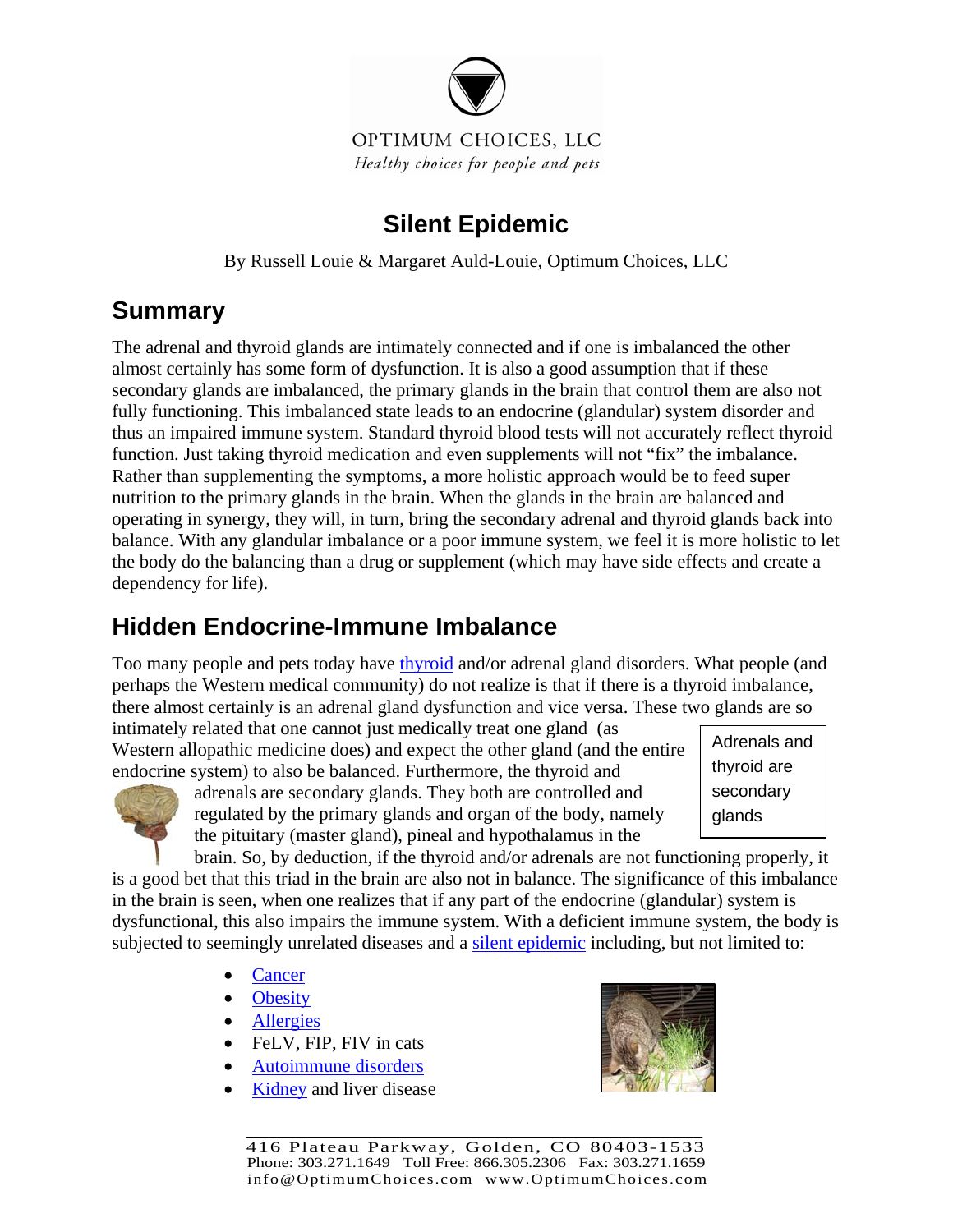- [Inflammatory bowel disease](http://www.optimumchoices.com/Irritable_bowel_disease.htm)
- [Aggressiveness and strange behavior](http://www.optimumchoices.com/Calmer_emotions.htm) in both people and pets
- [Hyper sensitivities to food](http://www.optimumchoices.com/Allergies.htm) and insect bites (flea, tick and mosquito)
- [Chronic bacterial, viral and fungal infections](http://www.optimumchoices.com/Lyme-Ehrlichiosis.htm)
- [Unresolved illnesses unresponsive to conventional therapy](http://www.optimumchoices.com/Saved_Lives.htm)

### **Pet Connection**

To see why these glandular imbalances are so common today, let us look at our pets first. Fifty

**Shortened** pet lifespan years ago pets lived to 15–20 years and more. Today the average life span of a Golden Retriever is just 7 years. Fifty years ago pets rarely got human

degenerative diseases such as [diabetes,](http://www.optimumchoices.com/Diabetes.htm) [cancer](http://www.optimumchoices.com/Cancer-Holistic_Perspective.htm) and [autoimmune disorders.](http://www.optimumchoices.com/Immune_Mediated_Hemolytic_Anemia-IMHA.htm) A recent study (2005, Morris

Animal Foundation) showed **nearly 50% of older pets will die of cancer**. Dr. Martin Goldstein, DVM, a holistic vet in N.Y., told us he now sees puppies under 1 year old with cancer. Why are our pets now experiencing illnesses of epidemic proportions?



Early in his 35-year practice, **Alfred Plechner, DVM**, "...became dissatisfied with just treating the superficial signs of health problems…the conventional treatment I trained for at veterinary



school had little impact on pets seemingly more susceptible to disease and allergies and who seemed to be living shorter and sicker lives." (Plechner, DVM, Alfred, *[Pets at Risk: From Allergies to Cancer, Remedies for an](http://www.optimumchoices.com/holistic_health-B.htm)* 

*[Unsuspected Epidemic](http://www.optimumchoices.com/holistic_health-B.htm)*, New Sage Press, 2003, p. 3.) Dr. Plechner's frustration

led him to use his own time and money on clinical research to discover why this was happening. He uncovered a **hidden adrenal gland defect that caused an endocrine-immune system imbalance**. His research showed this endocrineimmune system dysfunction was caused primarily by poor

| Vet just |
|----------|
| treating |
| symptoms |

genetics and over-breeding with a poor nutritional diet of dry kibbles, environmental pollutants, stress and age being secondary factors.

This hidden adrenal gland defect causes the adrenal glands to not manufacture enough cortisol

Hidden adrenal gland defect

hormone or the cortisol produced is bound (inactive). Cortisol is a powerful anti-inflammatory and helps the body deal with stress and infections. This defect, in turn, causes a domino-effect producing too much estrogen and not

enough thyroid hormones. When the endocrine (hormonal) system is out of balance the end result is low antibodies and a poor immune system.

Dr. Plechner developed a special blood test to detect this hidden defect in the adrenal glands his Basic Endocrine-Immune One tests for cortisol, total estrogen, thyroid

[hormones](http://www.optimumchoices.com/Thyroid.htm) T-3  $&$  T-4, and IgA, IgM and IgG antibodies. If the cortisol level is low, estrogen level high, thyroid hormones low and antibodies are low, he suspects the animal has this hidden defect. The **standard veterinary blood** 

**Standard** vet blood test not accurate



**test will not detect this imbalance**. Dr. Plechner's solution is a protocol of physiological (low dosage) injections (or oral medication) of cortisone to boost up the adrenal

glands. He also found it necessary to give low doses of thyroid hormone to

SILENT EPIDEMIC.DOC Page 2/8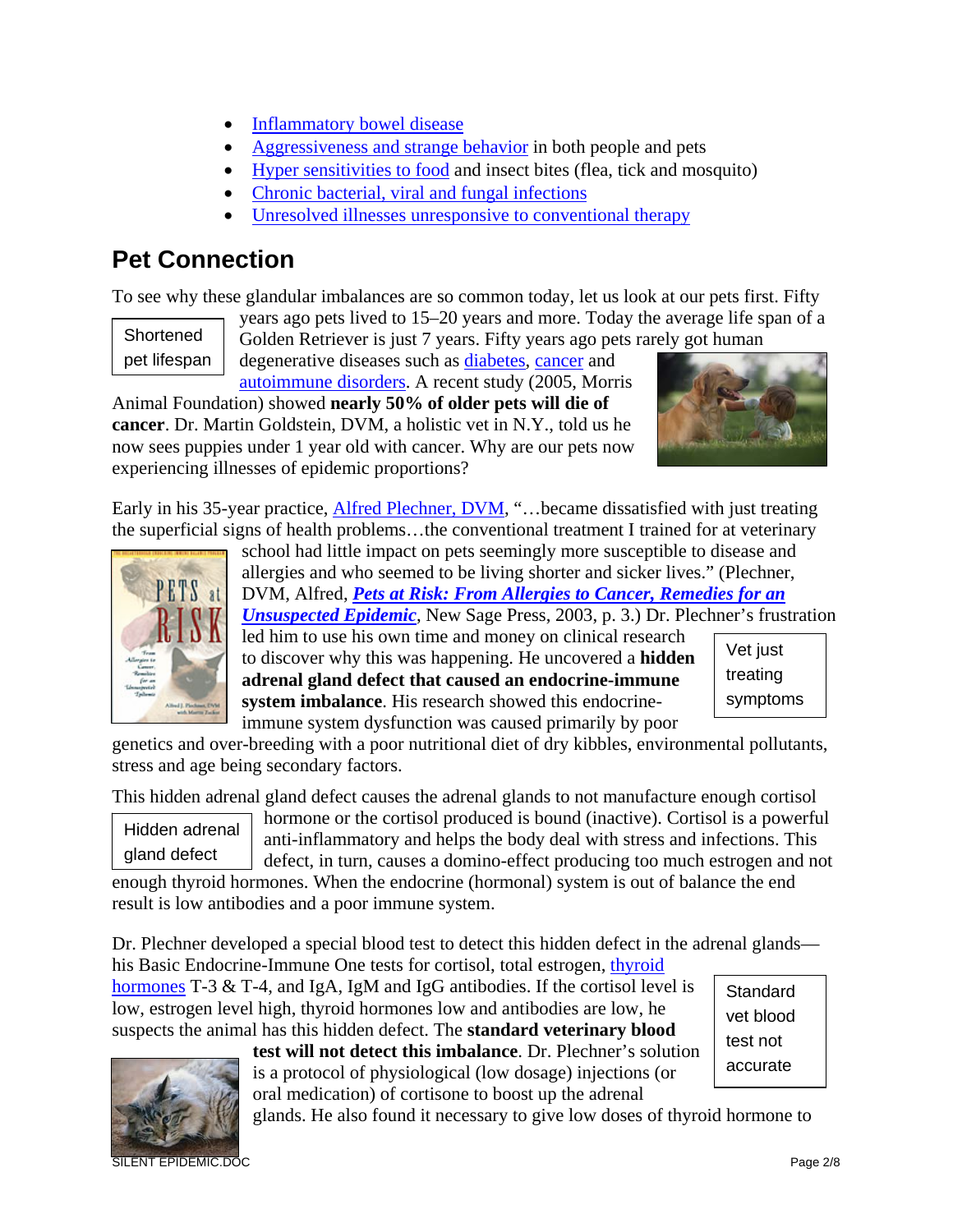90% of his dogs and 10% of his cats. Once the endocrine system is back in balance, the immune system kicks in and all the disease symptoms disappear. Unfortunately, the animal must stay on these low doses of hormones for life.

Dr. Plechner was able to treat (with up to a 70% success ratio) **autoimmune disease, cancer, kidney & liver disease, epilepsy, obesity and even behavioral problems in dogs**. In cats, Dr.

70% cure ratio Plechner **successfully treated FIP (Feline Infectious Peritonitis), FIV (Feline Immunodeficiency Virus), FeLV (Feline Leukemia Virus) and urinary tract disorders**. One of the most prevalent but overlooked symptoms of the imbalance is malabsorption and digestive tract disorders (**[imflammatory bowel disease\)](http://www.optimumchoices.com/Inflammatory_Bowel_Disease_Holistic_Perspective.htm)**. If the endocrineimmune imbalance is present, the IgA antibodies that normally operate in the mucus membranes of the gut go out of control and sometimes even attack the body itself. The walls of the gut then become inflamed and thicken for protection. With the gut's defense system compromised, harmful bacteria and other bad microorganisms can attack. When this happens, nutrients, supplements, as well as medication to treat the disease are not absorbed by the body and exit the other end. This is one reason why positive results may not be seen using the best holistic remedies and even medication. One must correct the endocrine-immune imbalance first, so that the mucus lining of the gut returns to normal and then the body can absorb nutrients again and heal itself.

Another vet, Michael W. Fox, MRCVS, has done research (Fox, MRCVS, Michael W., "Endocrine Disruption Syndrome," *Journal of the American Holistic Veterinary Medical Association*, Oct.-Dec. 2005, pp. 33-35) on **endocrine disrupting compounds (EDCs)** that he feels is the primary cause of what he calls **Endocrine Disruption Syndrome**. These endocrine disrupting compounds are so prevalent in our environment



they are even found in human breast milk and Arctic seals. EDCs can be found not only in industrial pollutants, chemical fertilizers, and untreated sewage but also in common household products such as plastics (bisphenol A), clothing, floor material and the lining of



food cans. Dr. Fox believes these EDCs make their way into animal's food and [water](http://www.optimumchoices.com/march_2006.htm#Article) and then disrupt the animal's entire endocrine and immune systems function causing the same epidemic diseases Dr. Plechner treated.

# **STOP Supplementing the Symptoms**

No matter what the cause (genetic, EDCs, poor nutrition, pollutants, etc.) it would seem the **answer to holistic wellness is to balance the entire endocrine and immune systems (not just the thyroid and adrenals) so that a fully functional body can take care of the symptoms**. Holistically, instead of artificially boosting up the adrenals and thyroid (secondary glands), if we could feed and energize the primary glands of the brain (pituitary-master gland, pineal and

Whole food products are better than supplements hypothalamus) we could accomplish the same end results as Dr. Plechner's hormone replacement protocol. Holistically, this is working from the top>down or from the inside>out rather than the Western allopathic model of just treating the symptom, disease or single gland that appears to be dysfunctional. Once the master gland and organs of the brain are 100% functional, they would then regulate not only the adrenals and thyroid but every other gland and organ of the body. This promotes holistic wellness and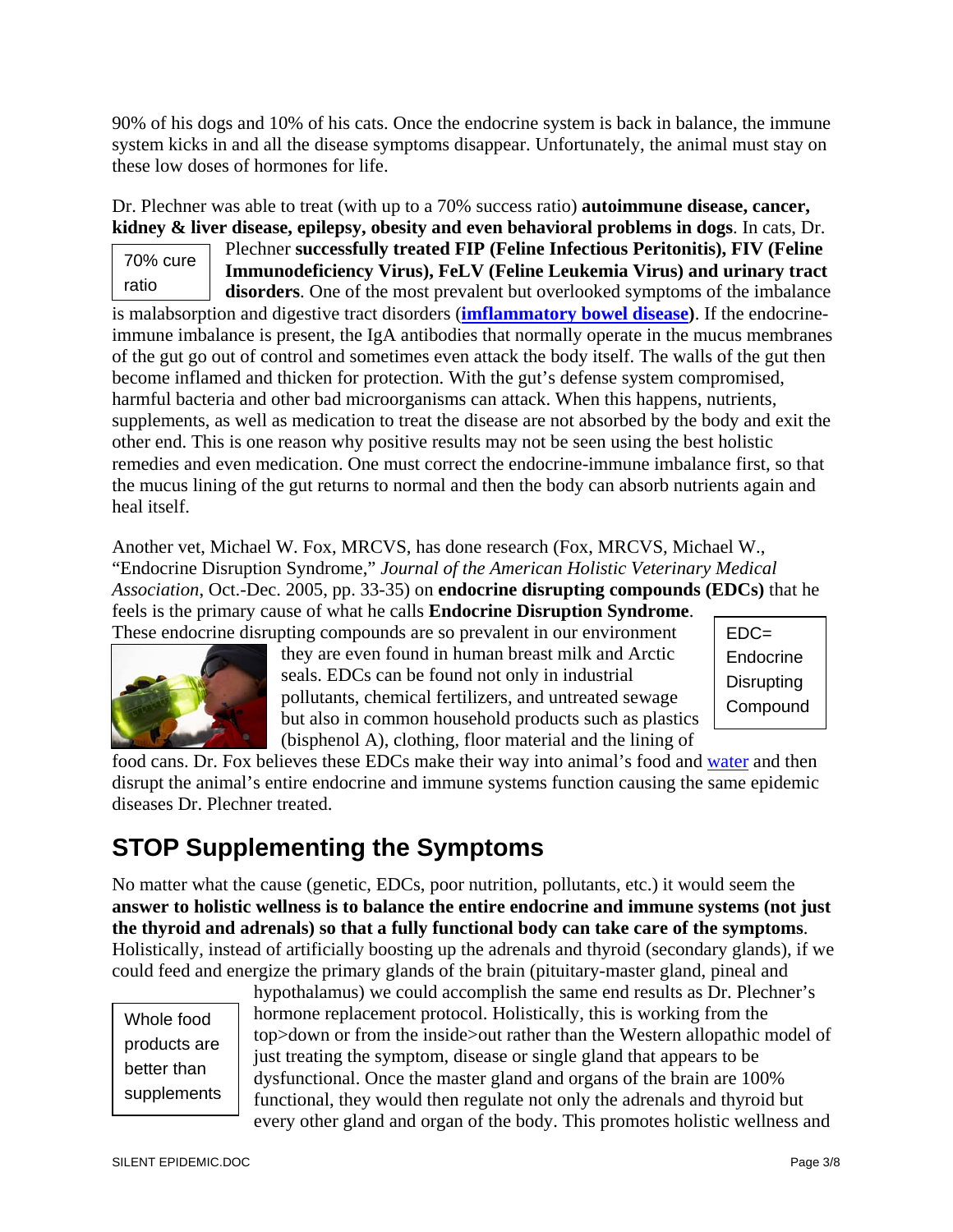the body will have no need for symptoms of disease. Our holistic preference is to use whole food products that can nutritionally support this process instead of drugs and supplements that just treat the symptoms or a single gland (thyroid or adrenals).

#### **Nature's First Food**

Bio-Algae Concentrates are any nurtured blend of algae. Bio-Algae Concentrates are not an

extract or assemblage of isolated supplements but instead a blend of separate species of algae that are formulated by Nature. Since algae are one celled organisms, Bio-Algae Concentrates supply the body with super

nutrition at the cellular level to wake up and energize the body and brain. Little digestion is necessary as the body's DNA is

already programmed to utilize algae (algae are at the bottom of the food chain), so, within 30 minutes of ingesting Bio-Algae Concentrates, the hormone levels in the brain can be seen to increase. Once the body's hormonal (endocrine) system is activated (by balancing the glands in the

brain), the immune system becomes 100% functional and the natural ability of the body to heal will take over**.**

By addressing the cause of the problem (malfunctioning endocrine glands) rather than the symptoms, Bio-Algae Concentrates are a quantum leap in wellness. We have seen dogs that had **[Immune Mediated Hemolytic Anemia \(IMHA\)](http://www.optimumchoices.com/ImmuneMediatedHemolyticAnemia-IMHA.htm)** (a disease more devastating than cancer with up to 70% fatality rate) and one with a **[mast cell cancer tumor](http://www.optimumchoices.com/Cancer_Testimonials.htm)** make a complete recovery. Other conditions we have seen improve include **[skin and coat issues,](http://www.optimumchoices.com/Allergies.htm) [kidney](http://www.optimumchoices.com/Chronic_Renal_Failure.htm)** and **liver disease, [arthritis and flexibility issues,](http://www.optimumchoices.com/testimonials.htm#arthritis) adrenal** and **[thyroid imbalances,](http://www.optimumchoices.com/Thyroid.htm) [chronic infections](http://www.optimumchoices.com/Lyme-Ehrlichiosis.htm)** and **[any](http://www.optimumchoices.com/Saved_Lives.htm)  [illness unresponsive to conventional therapies](http://www.optimumchoices.com/Saved_Lives.htm).** We know Bio-Algae Concentrates are completely holistic because unlike allopathic medicine, as the body naturally heals itself, a smaller dosage is needed by pets.

Even if your pet does not have symptoms of the above diseases, if you want to keep your pet

Dry kibble not appropriate for carnivores

healthy, try this holistic approach. Most [commercial pet food](http://www.optimumchoices.com/pet_food.htm) [\(dry kibble](http://www.optimumchoices.com/Pet_Food_Recall.htm) or canned) lacks the nutrition for a healthy carnivore. And all cooked food, whether pet food or home-cooked, lacks enzymes because heat kills enzymes. Bio-Algae Concentrates contain over 4,000 enzymes, vitamins A,  $B_1-B_1$ <sub>2</sub>, C, E, and K, Essential Fatty Acids of Omega 3, 6 and 9, all essential

amino acids, phytonutrients and anti-oxidants 1000 times more powerful than vitamin E. Rather than being added in a laboratory, these nutrients naturally occur in the algae in the dosage and form that Nature intended. So, there is no risk of over dosing or imbalance as may occur with traditional vitamin supplements. Adding this super nutrition to your pet's diet will not only keep your pet healthy but give your pet the *Fountain of Youth*.

### **Possible Answers to FIV, HIV and Cancer?**

Dr. Plechner mentions in his [book](http://www.optimumchoices.com/holistic_health-B.htm) the implications of his findings for treating chronic illnesses in humans. Dr. William Jefferies, M.D., has been using low dosage cortisone for decades on human patients with the same success. Dr. Jefferies believes this therapy **can help humans with** 

Algae are at the bottom of the food chain

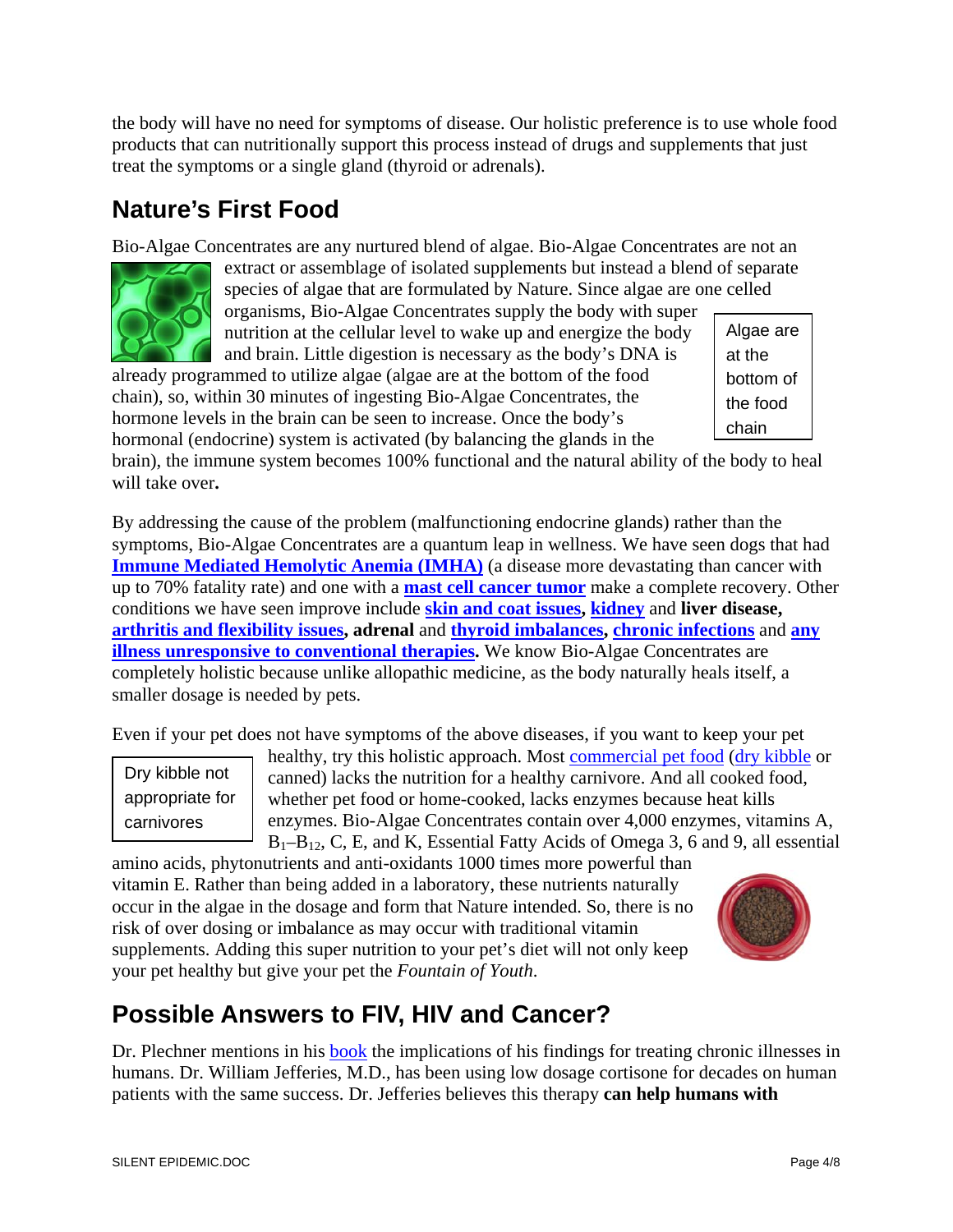**allergies, chronic fatigue, and autoimmune disorders including rheumatoid arthritis**. Consider these implications for humans.

- 1. The **feline immunodeficiency virus (FIV)** involves a retrovirus similar to **HIV** in humans. Dr. Plechner had a **70% recovery rate** using his hormone balancing protocol. Could this be part of the answer to human HIV?
- 2. **Every animal that Dr. Plechner treated for [cancer](http://www.optimumchoices.com/Cancer_Testimonials.htm) had this endocrine-immune system imbalance.** Could we treat and prevent cancer by correcting this hidden adrenal gland defect and balancing the endocrine-immune systems?

# **People Connection**

Based on all the above animal research, how do these findings relate to people?

1. The basic blood test which shows the values of cortisol and thyroid hormone levels (T3



and T4) in the blood, do not accurately determine whether one has an adrenal or thyroid gland imbalance. One could have adequate levels of hormones in the blood but still have symptoms of a dysfunctional thyroid and

adrenal glands. If you have symptoms of an imbalanced gland but your blood tests "normal," find a truly holistic practitioner that can read all the body's signs (cortisol, total estrogen,



[thyroid hormones](http://www.optimumchoices.com/Thyroid.htm) T-3 & T-4, and IgA, IgM and IgG antibodies) and uses whole food nutrition rather than supplements for each gland.

2. If your doctor is treating only the adrenals or thyroid gland, they need to be addressing both in order to affect a totally balanced endocrine system. Find a holistic practitioner that understands the relationship between the thyroid/adrenals and how to balance the entire endocrine system (in order to have a fully functioning immune system) via the glands and organs in the brain, rather than supplementing just the adrenals and thyroid.

# **Hidden Poison in Food?**

Two very overlooked factors that could be affecting our glands and immune system in both people and pets, are the new foods introduced in our diet just within the last 30-40 years. As



Is soy Americans, we eat soy mostly in unfermented forms, made into various processed imitation foods such as tofu, burgers, sausages, TVP chili, soymilk, soy cheese, and soy ice cream, as well as consuming large amounts of 'hidden' soy flour, protein and oil in most processed foods. So, what is the problem with eating all this soy? Isn't soy a

bad?

healthy food? Many doctors, including holistic doctor Andrew Weil, promote it. Dr. Weil even partners with a pet food brand containing soy that is marketed as a high-end super premium food, sold in health food stores and natural pet stores.

According to the extensively researched book, [The Whole Soy Story: the dark side of America's](http://www.optimumchoices.com/september_2005.htm#Book)  [favorite health food,](http://www.optimumchoices.com/september_2005.htm#Book) by Kaayla T. Daniel, PhD, CCN, the Chinese first started eating soybeans about 2,500 years ago, after they figured out how to ferment it. Somehow, the ancient Chinese knew that soybeans still contain many toxins after cooking and thus avoiding eating it until they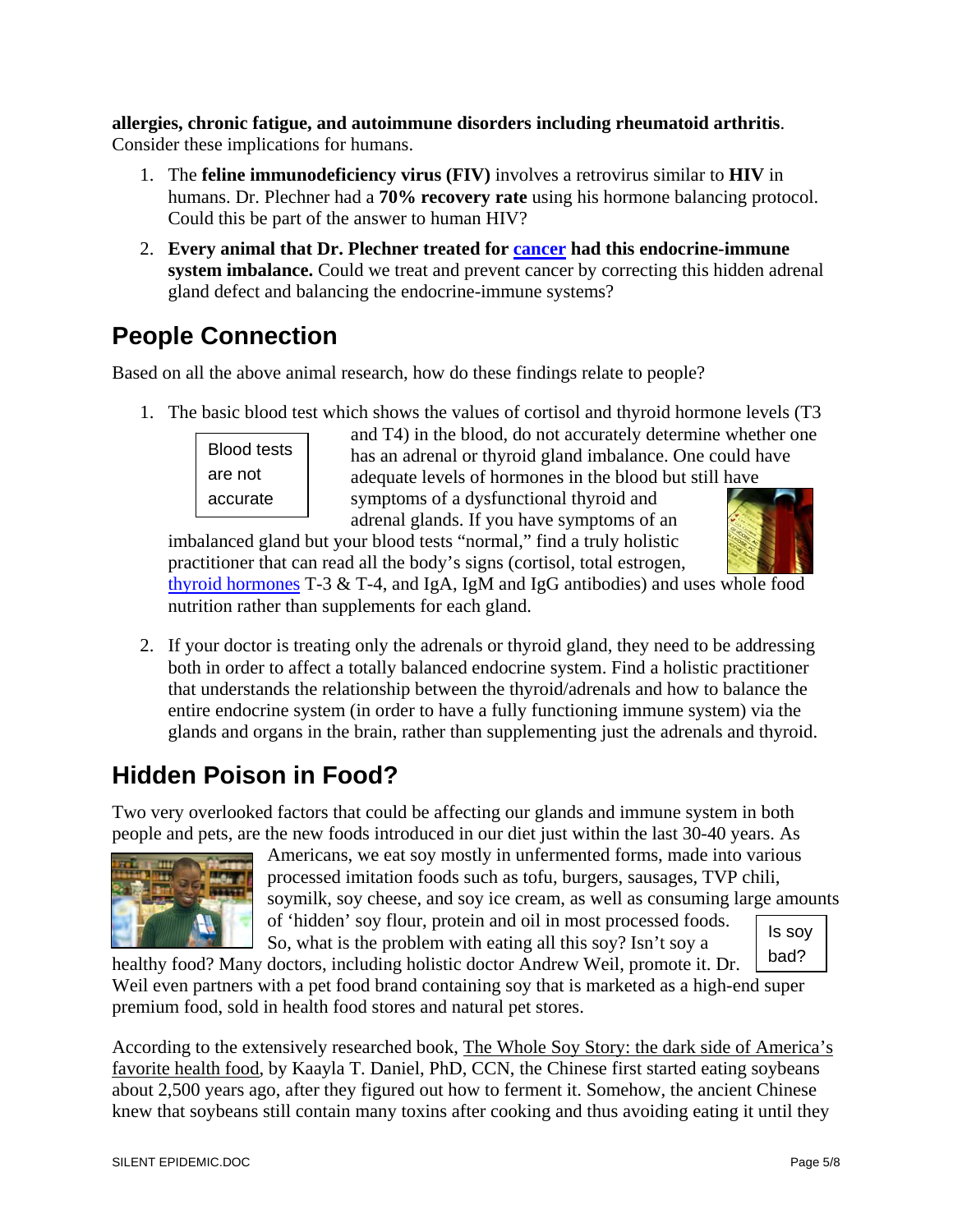learned to neutralize those toxins through fermentation. In traditional Asian diets, soy is only



used in small amounts as a condiment, with pork, seafood and other animals providing the bulk of the protein. Only very recently has soy been eaten the way we typically eat it, consuming large amounts in an unfermented and often highly processed

form. Soy was originally considered an inedible plant, used to fix nitrogen in the soil. Even today you can find people from farming families who remember that as the primary use of soy.

Unfortunately, consumption of soy can create many health issues, in both humans and animals. Following are some of the major problems caused by soy, as described by the [Weston Price](http://www.westonaprice.org/soy/index.html)  [Foundation](http://www.westonaprice.org/soy/index.html) on their website:

- High levels of phytic acid in soy **reduce assimilation of calcium, magnesium, copper, iron and zinc**. Phytic acid in soy is not neutralized by ordinary preparation methods such as soaking, sprouting and long, slow cooking. High phytate diets have caused **growth problems in children**.
- Trypsin inhibitors in soy **interfere with protein digestion and may cause pancreatic disorders**. In test animals soy containing trypsin inhibitors caused **stunted growth**.
- Soy phytoestrogens **disrupt endocrine function** and have the potential to cause **infertility and to promote breast cancer** in adult women.
- Soy phytoestrogens are **potent antithyroid agents** that **cause hypothyroidism and may cause thyroid cancer**. In infants, consumption of soy formula has been linked to **autoimmune thyroid disease**.
- Vitamin B12 analogs in soy are not absorbed and actually **increase the body's requirement for B12**.
- Soy foods **increase the body's requirement for vitamin D**.
- **•** Fragile proteins are denatured during high temperature processing to make soy protein isolate and textured vegetable protein.
- Processing of soy protein results in the formation of toxic lysinoalanine and highly **carcinogenic nitrosamines**.
- Free glutamic acid or MSG, a potent **neurotoxin**, is formed during soy food processing and additional amounts are added to many soy foods.
- Soy foods contain high levels of aluminum which is **toxic to the nervous system and the kidneys**.

What all this scientific information boils down to is that soy can really screw up your body and your health. To understand this in human terms, all you have to do is read some of the stories of people whose health has been damaged by soy. You can find these stories in the book *[The](http://www.optimumchoices.com/september_2005.htm#Book)  [Whole Soy Story](http://www.optimumchoices.com/september_2005.htm#Book)* as well as the letters to the editor in nearly every edition of Wise Traditions, the quarterly journal published by the [Weston Price Foundation.](http://www.westonaprice.org/index.html) Following is a typical story, reported in *[The Whole Soy Story](http://www.optimumchoices.com/september_2005.htm#Book)* book from someone in Boulder, Colorado:

Is vegetarian diet good? *"I am a healthy 48-year-old woman. An avid runner, I have followed primarily a <i>[vegetarian diet](http://www.optimumchoices.com/April_2006.htm#Article) for over five years, and have always had excellent blood chemistry results...Last year, however, I added something significant to my regular diet of fruits, vegetables, beans and grains: soy products. I followed the* 



Real men do not eat tofu

> Soy affects thyroid!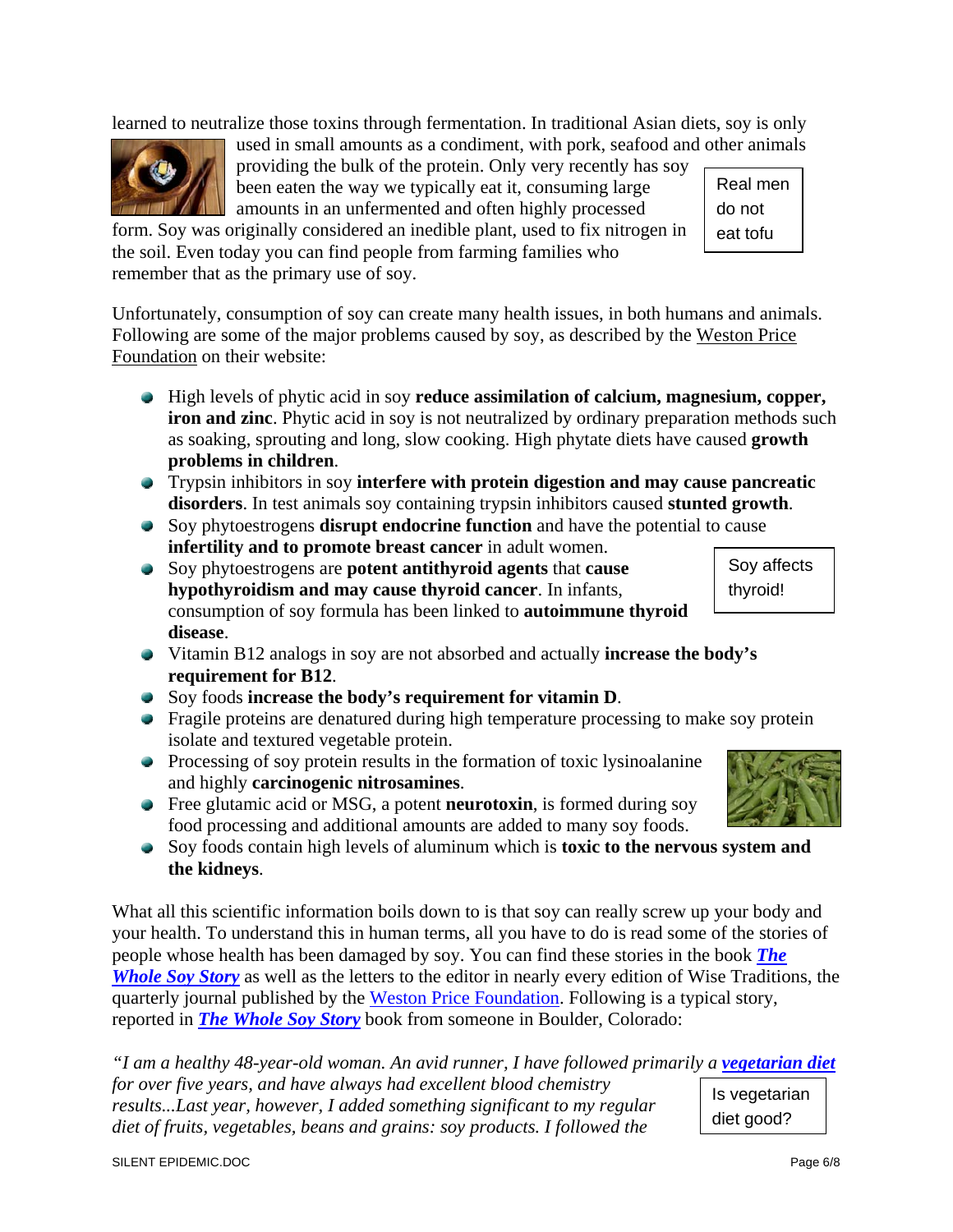*conventional wisdom that this would alleviate early menopausal symptoms, keep my heart* 



*healthy, etc. I ate tofu daily, consumed soy milk in abundance, snacked on soy nuts...and looked for soy isoflavones in my supplements. Results: I now am facing surgery for a goiter (enlarged thyroid)...I have symptoms of thyroid damage. My skin, nails, hair are all suffering visibly. I have chest pain when I run. Worst of all my cholesterol has risen from 137 to 210 in the last six months. A nonsmoking, nondrinking vegetarian who eschews all dairy products simply cannot experience this kind of change in less than six months without some external factor."*

There are many more stories like this, telling of a myriad of health problems caused by soy. An executive secretary in her 50's with thyroid problems tells of how the hidden soy added to the bread she was eating caused such **severe forgetfulness** that she could not perform her job. When she stopped eating soy, the mental problems went away.

A second food source that could be potentially affecting our glands is GE (Genetically



Engineered) or GMO (Genetically Modified Organsism) food. The most knowledgeable genetic scientist on this planet, Arpad Pusztai, conducted a safety study (1998) with GMO potatoes. In an effort to determine what safety protocols were necessary, he studied three groups of potatoes:

- 1. Natural potatoes, which was the control
- 2. Potatoes spiked with insecticide
- 3. Potatoes which were genetically modified (GMO) to include insecticide



Only animals fed this third group (GMO) got sick after 10 days. Not even the potatoes spiked with insecticide made test animals sick. This proved to him the GE process created damaging change not the insecticide. What he saw was potentially **pre-cancerous cell growth in the digestive tract, smaller growth of brains, liver and testicles, partial atrophy of the liver and damaged to the immune system**. Based on these results and the **stomach lesions** and death in

Beware of Genetically Modified Organisms (GMO)

rats from previous Flavor-Saver tomato experiments, what implications could this have for people and pets who are developing **allergies, cancer, inflammatory bowel disease (IBD), Crohn's disease, celiac disease, colitis, megacolon, leaky gut syndrome** or other digestive disorders today? Did you know **GMO crops of corn,** 

**soy, canola, cotton, Hawaiian papaya, some zucchini, crooked-neck squash, sugar beets and tobacco** are being consumed today without having been tested with these vigorous scientific methods?

Why is all the above significant to you, your family and your pet today? Because without you knowing it and without your approval, you, your family and your pet are probably eating GE food right now. You are part of a grand GMO experiment without your knowledge. While no firm scientific conclusion can be drawn from currently available research, we feel this issue is important enough to our health to personally avoid all GMO ingredients

GMO= corn, soy, canola, papaya, sugar beets

and GE food. Remember, 50 years ago the tobacco industry was saying, "There is absolutely no scientific evidence that second-hand smoke is harmful and there is no conclusive proof that even first-hand smoke is dangerous to one's health." Do you want to wait for conclusive scientific evidence? Today, the same companies that are using GE to manufacture GMO foods are the same companies that told us DDT, Agent Orange, PCB and aspartame are perfectly safe. For